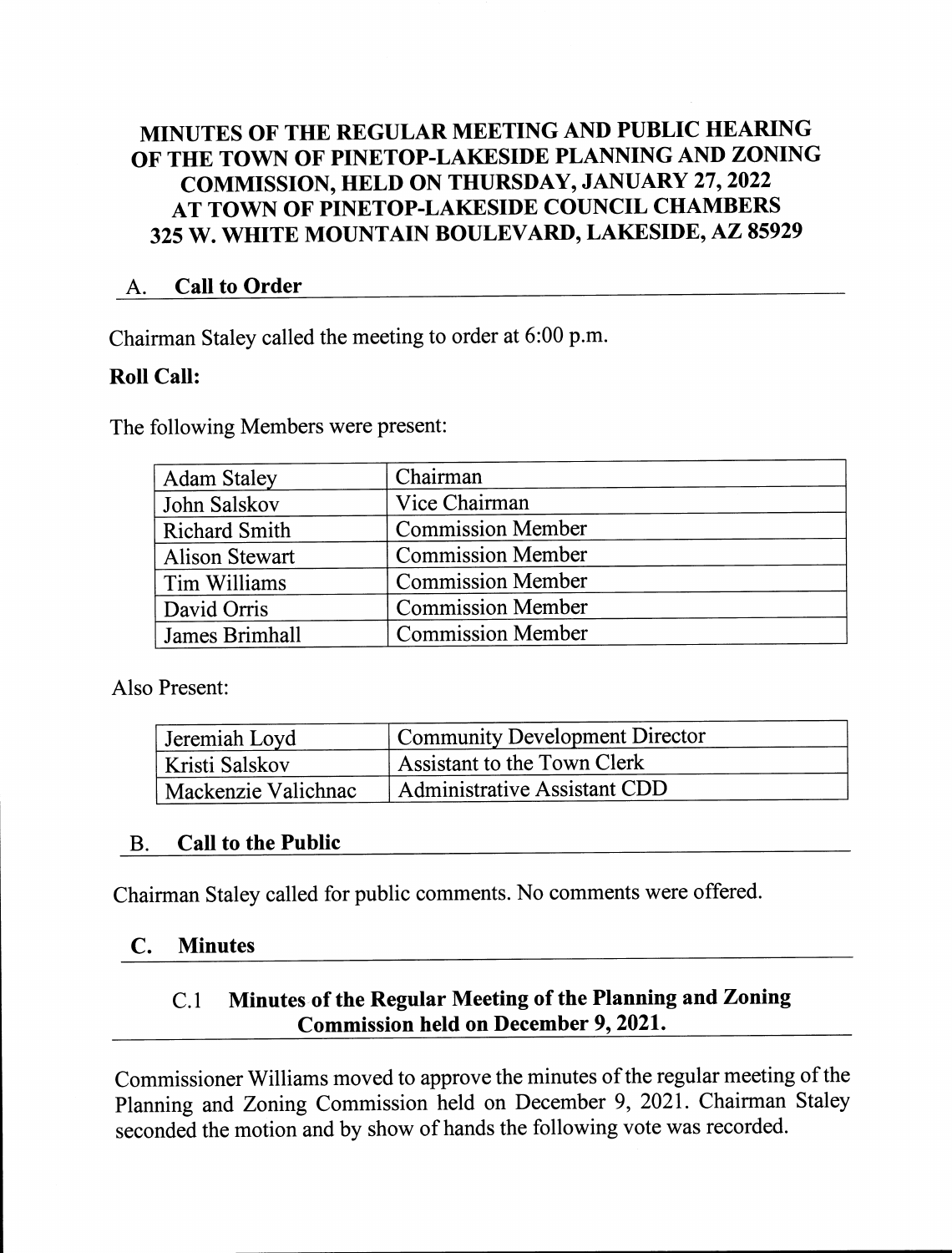|                       | <b>AYES</b>               | <b>NAYS</b> | <b>ABSTAIN</b> |
|-----------------------|---------------------------|-------------|----------------|
| <b>Adam Staley</b>    | X                         |             |                |
| John Salskov          | X                         |             |                |
| <b>Richard Smith</b>  | X                         |             |                |
| Tim Williams          | $\boldsymbol{\mathrm{X}}$ |             |                |
| <b>Alison Stewart</b> | $\mathbf{X}$              |             |                |
| David Orris           | X                         |             |                |
| James Brimhall        |                           |             |                |

#### D. New Business

#### D.1 Discussion and consideration of amending Title 16 Chapter 16.24.08 street design.

Commissioner Williams moved to table the discussion and consideration of amending Title 16 Chapter 16.24.08 until Public Works Director Matt Patterson can be in attendance. Chairman Staley seconded the motion and by show of hands the following vote was recorded:

|                       | <b>AYES</b>               | <b>NAYS</b> | <b>ABSTAIN</b> |
|-----------------------|---------------------------|-------------|----------------|
| <b>Adam Staley</b>    | Χ                         |             |                |
| John Salskov          | $\mathbf X$               |             |                |
| <b>Richard Smith</b>  | $\boldsymbol{\mathrm{X}}$ |             |                |
| Tim Williams          | X                         |             |                |
| <b>Alison Stewart</b> | X                         |             |                |
| David Orris           | $\boldsymbol{\mathsf{X}}$ |             |                |
| James Brimhall        |                           |             |                |

#### D.2 Information and consideration of amending parking requirements, Title 10 VEHICLES AND TRAFFIC by adding Chapter 10.02 GENERAL PARKING REGUALTI0NS to the Town Code.

Community Development Director Loyd introduced Animal Control/Code Enforcement Officer Chelsea Haas to the Commission and explained that she has very little authority to enforce violations with the way Title 10 VEHICLES AND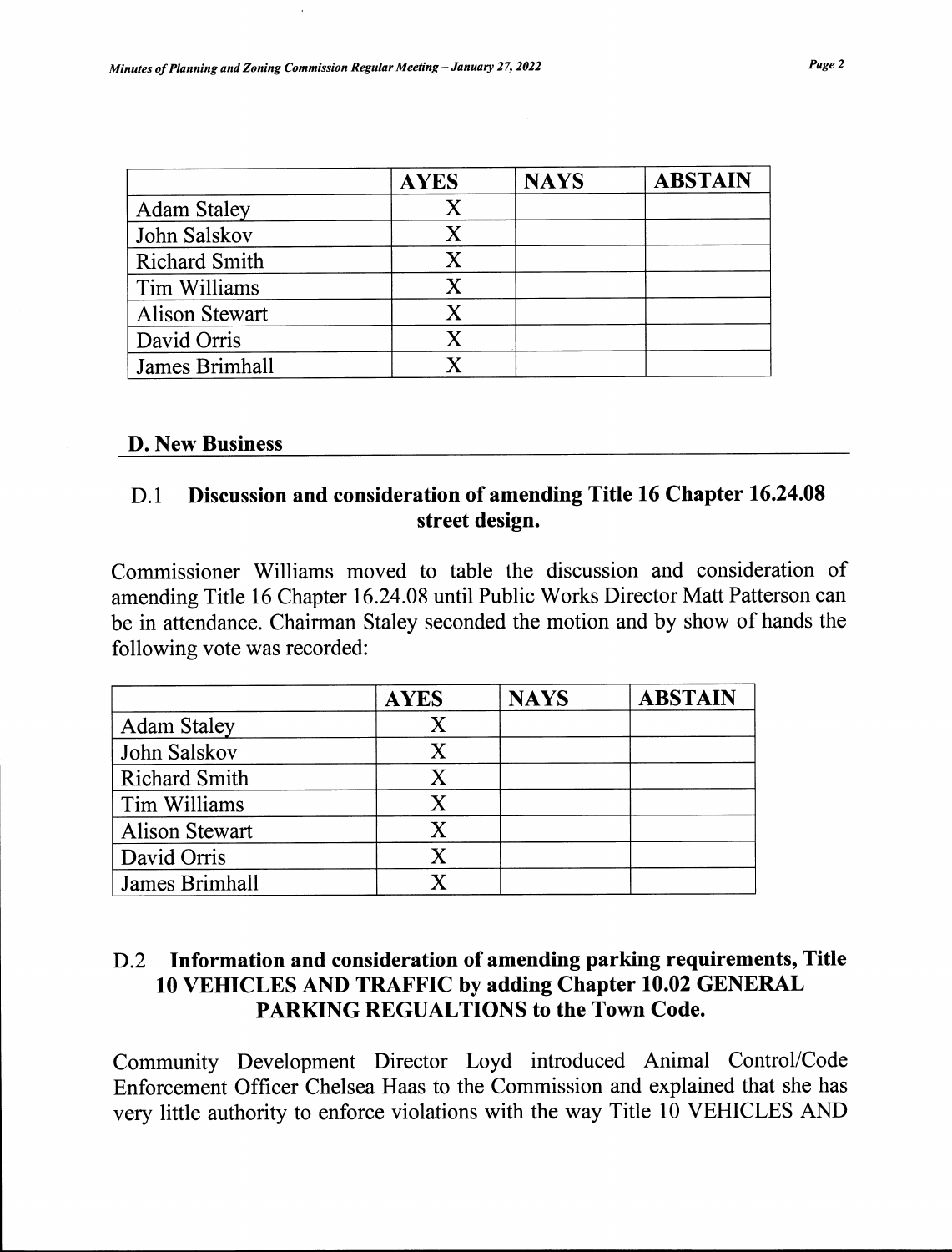TRAFFIC is currently written. As an example, Director Loyd mentioned an RV that had been parked at a closed business on White Mountain Blvd. Because this was on private property, she was unable to issue a violation, rather she issued a 30 day notice of violation. By adding Chapter 10.02 GENERAL PARKING REGULATIONS it would allow Code Enforcement Officers to issue a 48-72 hour notice of violation. Commissioner Brimhall asked for clarification on the 48-72 hour violation. Code Enforcement Officer Hass explained that it is either/or, a civil traffic violation can be written, or the vehicle can be red tagged to mark it for 48-72 hours to be towed if not removed, depending on if it is impeding traffic. If it is blocking a driveway, it can be towed immediately, at the expense of the owner. After some discussion among the Commission, Code enforcement Officer Haas explained that if it is on private property, the property owner would have to complain for a violation to be issued.

Chairman Staley moved to recommend to the Town Council amending parking requirements, Title 10 VEHICLES AND TRAFFIC by adding Chapter 10.02 GENERAL PARKING REGULATIONS to improve the free flow of traffic and public safety to the Town Code. Commissioner Williams seconded the motion and by show of hands the following vote was recorded:

|                       | <b>AYES</b>               | <b>NAYS</b> | <b>ABSTAIN</b> |
|-----------------------|---------------------------|-------------|----------------|
| <b>Adam Staley</b>    | X                         |             |                |
| John Salskov          | Χ                         |             |                |
| <b>Richard Smith</b>  | X                         |             |                |
| Tim Williams          | X                         |             |                |
| <b>Alison Stewart</b> | X                         |             |                |
| David Orris           | $\boldsymbol{\mathrm{X}}$ |             |                |
| James Brimhall        |                           |             |                |

## D.3 Discussion and consideration of amending Title 17 Chapter 17.60 (C-R) COMMERCIAL RECREATIONAL ZONING DISTRICT.

Community Development Director Loyd reminded the Commission of the changes they recommended to Town Council from the December 9, 2021, Plaming and Zoning meeting, striking all permitted uses from the Commercial Recreational Zoning and explained that Town Council would like to keep a list of permitted uses in the Town Code for Commercial Recreational Zoning. Director Loyd explained that Town Council would like the Commission to re-visit the uses. Chairman Staley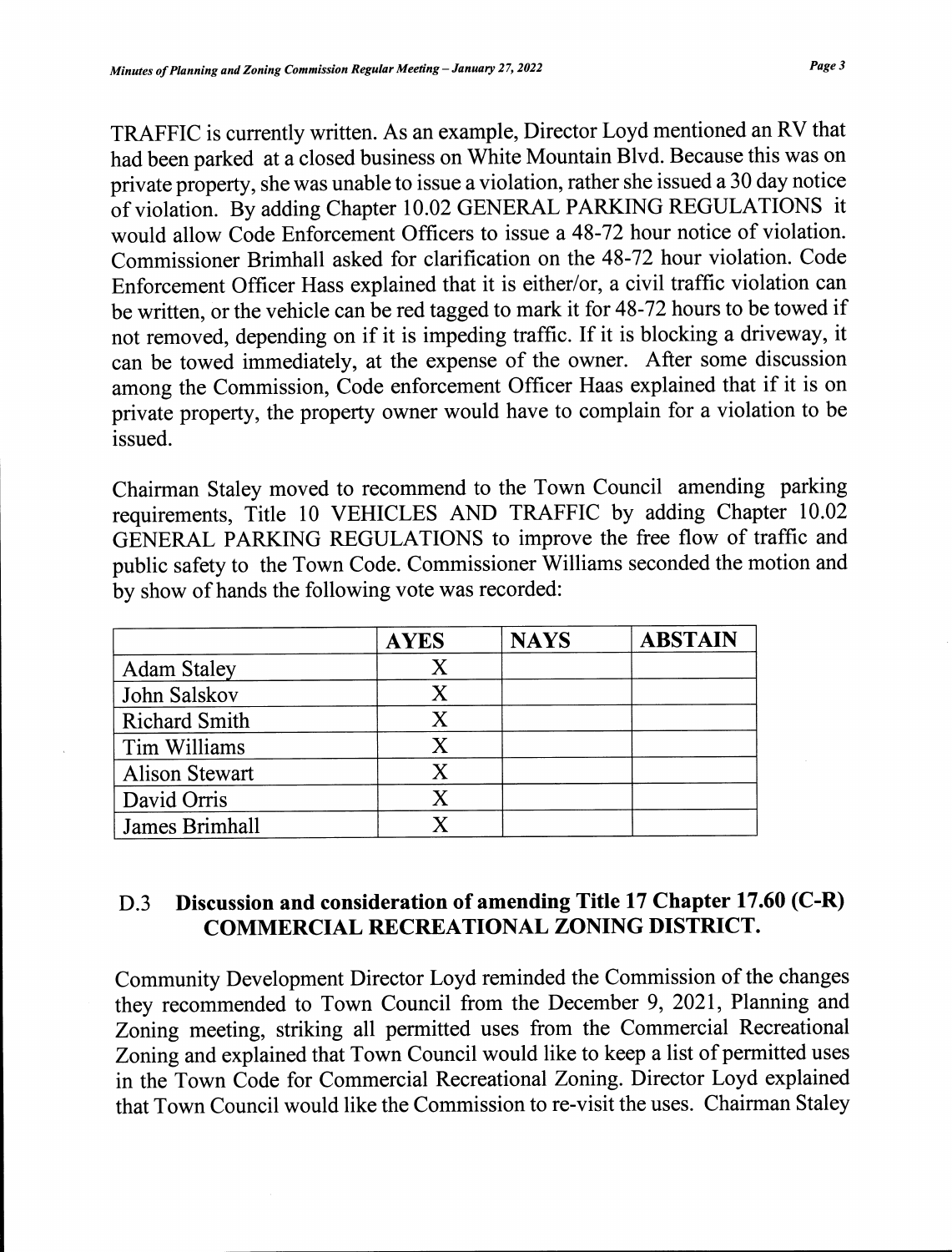states that he would be ok leaving a generic list of example uses as long as it states "with the discretion of the Community Development Director".

Town Council member Sterling Beus addressed the Commission and explained that the concerns of the Town Council were with putting all the pressure on the Community Development Director. Councilor Beus also explained that the Council is in favor of the Commission making changes to the C-R Zoning but did not approve of removing all examples of permitted uses. Councilor Beus also expressed concern regarding lodging. Whether it be, cabins, hotels, motels. or simply wording it as lodging, he expressed the need to have it mentioned in Commercial Recreational Zoning. Director Loyd pointed out to the Commission that there is no mention of hotels or motels in  $(C-1)$  Light Commercial Zoning. The only place hotels and motels are mentioned is in (C-R) Commercial Recreational Zoning. As currently stated in C-R 17.60.020 # 0, hotels and motels are listed as permitted uses. Director Loyd informed that if the Commission were to omit this use in C-R, hotels and motels would not be listed in any zoning other then C-2 as a permitted use.

Chairman Staley opened the discussion of Commercial Recreation Zoning to the public.

Jennifer Brimhall asked, "what does Recreational Zoning mean?" After doing some research of her own, Mrs. Brimhall found that Recreational Zoning in Show Low, AZ lists uses such as multi-sport facilities, community pools, golf courses, etc. In larger Cities, for example, the Phoenix Sums arena in Phoenix is zoned recreational, yet it has other businesses and offices within the arena. Mrs. Brimhall states that her athletic camp, Camp Grace, does have an office in which she can do business. Mrs. Brimhall expressed concern that if the Commission removed permitted uses, such as offices, she would not be able to have an office at her camp to work out of. Mrs. Brimhall also recommends, that along with permitted uses, having a section of excluded uses, such as: recreational marijuana or gas stations

After further discussion by the Commission and Director Loyd, the conclusion was made that more research and information is needed before proceeding with making any changes to (C-R) Commercial Recreational Zoning.

Chairman Staley made a motion to direct staff to review Recreational Zoning in other Cities and Towns and to bring it back at a later meeting for discussion. Vice Chairman Salskov seconded the motion and by show of hands the following vote was recorded: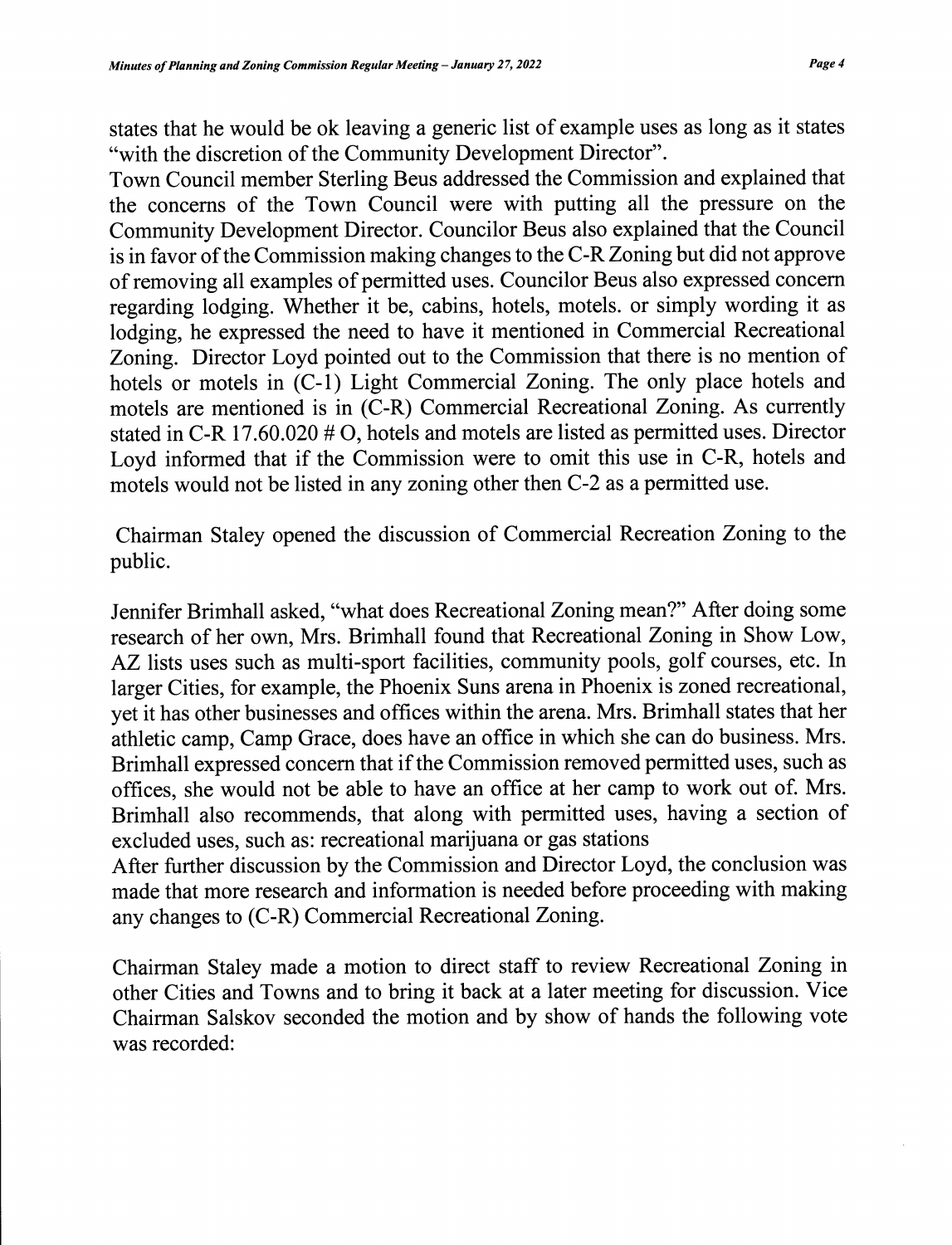|                       | <b>AYES</b>               | <b>NAYS</b> | <b>ABSTAIN</b> |
|-----------------------|---------------------------|-------------|----------------|
| <b>Adam Staley</b>    | Х                         |             |                |
| John Salskov          | X                         |             |                |
| <b>Richard Smith</b>  | $\boldsymbol{\mathrm{X}}$ |             |                |
| Tim Williams          | X                         |             |                |
| <b>Alison Stewart</b> | $\mathbf X$               |             |                |
| David Orris           | X                         |             |                |
| James Brimhall        |                           |             |                |

#### E. Staff Reports:

#### E.1 Report and Update from Community Development Department.

Director Loyd provided the following updates:

- The Town had 57 new home builds in 2021.
- Home values are at a high, homes are being put on the market and being sold within a week or less.
- The Town's census decreased, and more homes are being purchased with the intent of being used as Airbnb's.
- Director Loyd addressed Commissioner Stewart's concerns on paint colors for businesses and not being able to find any information in the Town Code. After discussion with the Commission, some suggestions were made to provide an information packet with guidelines to business owners when they complete a business license and/or a building permit for remodels or new builds. It was also discussed to add this information to the Town website.
- The next Planning and Zoning meeting will be held on February 24, 2022. There are no agenda items for February 10, 2022.

#### F. **Future Agenda Items**

• Community Development Department will bring back the agenda item D. 1 Discussion and consideration of amending Title 16 Chapter 16.24.08 street design to consider.